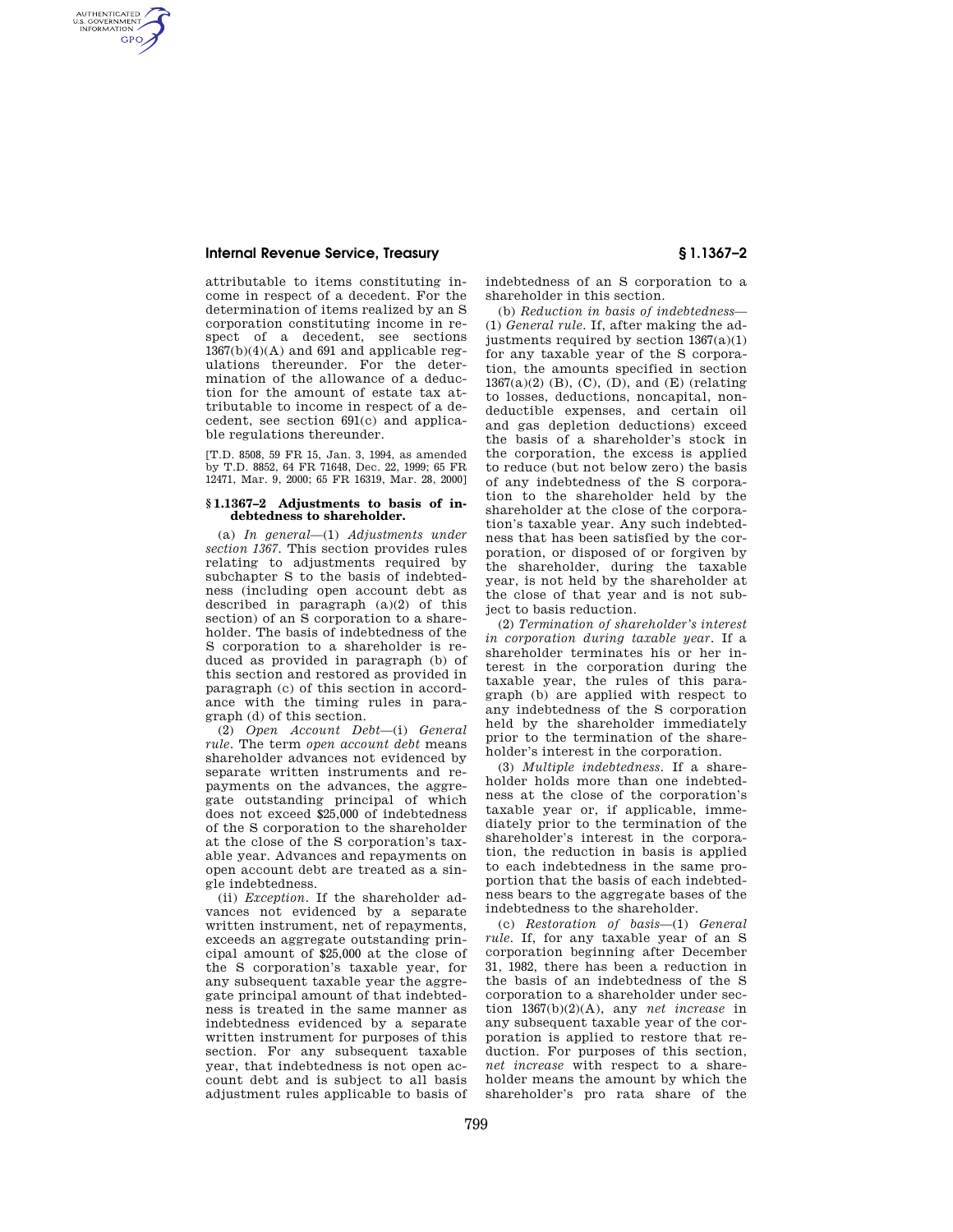items described in section 1367(a)(1) (relating to income items and excess deduction for depletion) exceed the items described in section 1367(a)(2) (relating to losses, deductions, noncapital, nondeductible expenses, certain oil and gas depletion deductions, and certain distributions) for the taxable year. These restoration rules apply only to indebtedness held by a shareholder as of the beginning of the taxable year in which the net increase arises. The reduction in basis of indebtedness must be restored before any net increase is applied to restore the basis of a shareholder's stock in an S corporation. In no event may the shareholder's basis of indebtedness be restored above the adjusted basis of the indebtedness under section 1016(a), excluding any adjustments under section  $1016(a)(17)$  for prior taxable years, determined as of the beginning of the taxable year in which the net increase arises.

(2) *Multiple indebtedness.* If a shareholder holds more than one indebtedness (including any open account debt and any debt treated as a single indebtedness under paragraph  $(a)(2)(ii)$  of this section) as of the beginning of an S corporation's taxable year, any net increase is applied first to restore the reduction of basis in any indebtedness repaid (in whole or in part) in that taxable year to the extent necessary to offset any gain that would otherwise be realized on the repayment. Any remaining net increase is applied to restore each outstanding indebtedness (including any open account debt and any debt treated as a single indebtedness under paragraph  $(a)(2)(ii)$  of this section) in proportion to the amount that the basis of each outstanding indebtedness has been reduced under section  $1367(b)(2)(A)$  and paragraph (b) of this section and not restored under section  $1367(b)(2)(B)$  and this paragraph (c).

(d) *Time at which adjustments to basis of indebtedness are effective*—

(1) *In general.* The amounts of the adjustments to basis of indebtedness (including open account debt) provided in section 1367(b)(2) and this section are determined as of the close of the S corporation's taxable year, and the adjustments are generally effective as of the close of the S corporation's taxable

# **§ 1.1367–2 26 CFR Ch. I (4–1–09 Edition)**

year. However, if the shareholder is not a shareholder in the S corporation at that time, these adjustments are effective immediately before the shareholder terminates his or her interest in the S corporation. Except as provided in paragraph (d)(2) of this section, if a debt is disposed of or repaid in whole or in part before the close of the taxable year, the basis of that indebtedness is restored under paragraph (c) of this section, effective immediately before the disposition or the first repayment on the debt during the taxable year. To the extent any indebtedness of the S corporation to the shareholder is disposed of or repaid (in whole or in part) during the taxable year and the shareholder's basis in that indebtedness has been reduced under paragraph (b) of this section and is not restored completely under paragraph (c) of this section, the disposition or repayment is a recognition event effective immediately before the indebtedness is disposed of or repaid (in whole or in part).

(2) *Open account debt*—(i) *In general.*  All advances and repayments on open account debt (as described in paragraph  $(a)(2)(i)$  of this section) during the S corporation's taxable year are netted at the close of the S corporation's taxable year to determine the amount of any net advance or net repayment. The net advance or net repayment is combined with the outstanding aggregate principal balance of the existing open account debt and that amount is carried forward to the beginning of the subsequent taxable year as the outstanding aggregate principal amount of the open account debt (unless the aggregate principal amount meets the exception defined in paragraph  $(a)(2)(ii)$ of this section at the close of the taxable year). However, if the shareholder in the S corporation is not a shareholder of the S corporation at the close of the S corporation's taxable year, such advances and repayments on open account debt are netted, and the basis of that indebtedness is restored under paragraph (c) of this section, effective immediately before the shareholder terminates his or her interest in the S corporation. If any open account debt is disposed of before or upon the close of the taxable year, the disposition is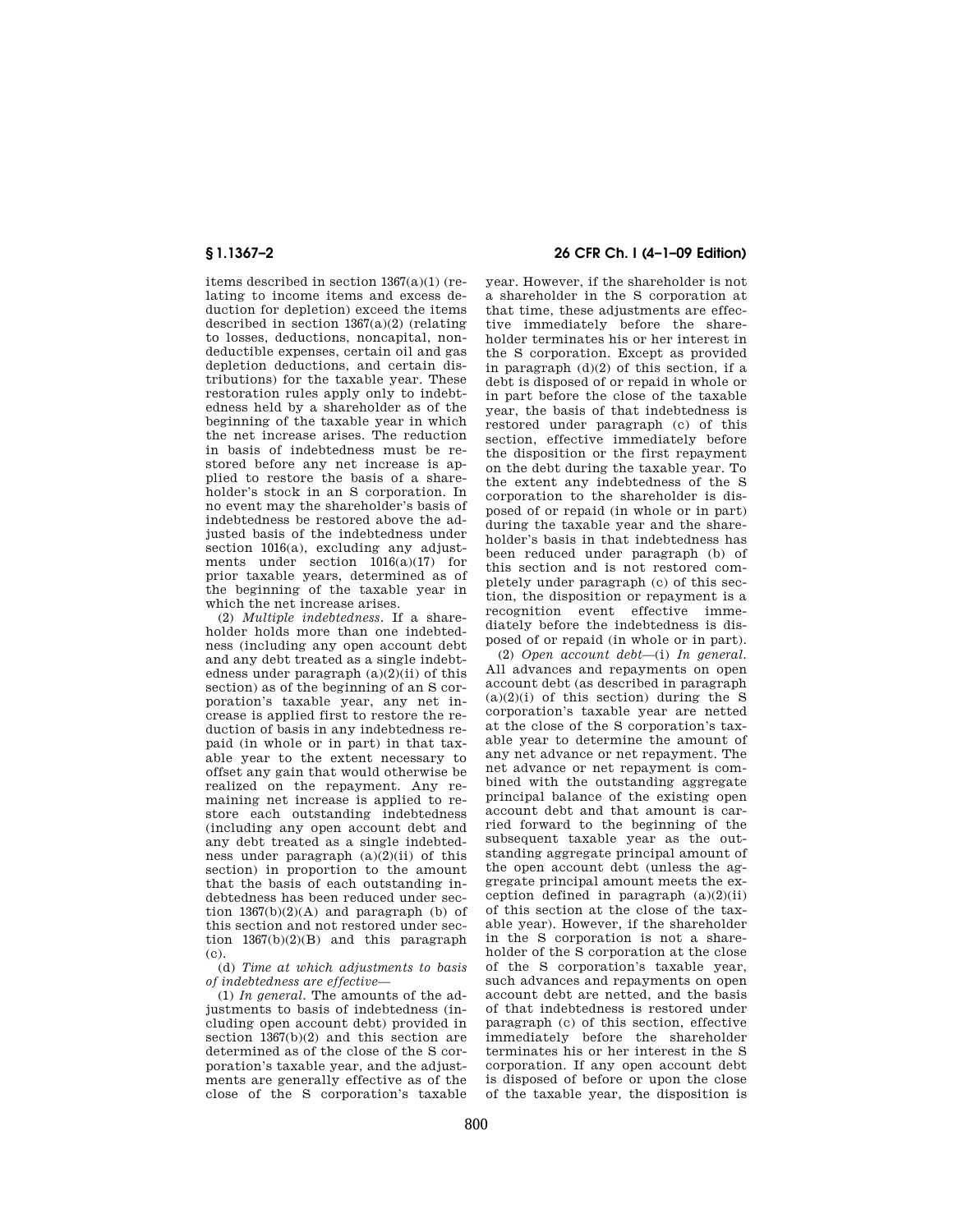### **Internal Revenue Service, Treasury § 1.1367–2**

effective at the close of the S corporation's taxable year, and all advances and repayments are netted immediately prior to the disposition and the basis of that indebtedness is restored under paragraph (c) of this section, effective at the close of the S corporation's taxable year.

(ii) *Exception.* Shareholder indebtedness that is open account debt at the beginning of the taxable year but meets the exception defined in paragraph  $(a)(2)(ii)$  of this section at the close of the taxable year, adjustments to the basis of the indebtedness for that taxable year follow the provisions for open account debt. The resulting aggregate principal amount of indebtedness is treated as the principal amount of a debt evidenced by a separate written instrument for any subsequent taxable year, and is no longer subject to the open account debt provisions of this section.

(3) *Effect of election under section 1377(a)(2) or §1.1368–1(g)(2).* If an election is made under section 1377(a)(2) (to terminate the year in the case of the termination of a shareholder's interest) or under  $$1.1368-1(g)(2)$  (to terminate the year in the case of a qualifying disposition), this paragraph (d) applies as if the taxable year consisted of separate taxable years, the first of which ends at the close of the day on which the shareholder either terminates his or her interest in the corporation or disposes of a substantial amount of stock, whichever the case may be.

(e) *Examples.* The following examples illustrate the principles of §1.1367–2. In each example, the corporation is a calendar year S corporation. The lending transactions described in the examples do not result in foregone interest (within the meaning of section 7872(e)(2)), original issue discount (within the meaning of section 1273), or total unstated interest (within the meaning of section 483(b)).

*Example 1. Reduction in basis of indebtedness.*  (i) A has been the sole shareholder in Corporation S since 1992. In 1993, A loans S \$1,000 (Debt No. 1), which is evidenced by a tenyear promissory note in the face amount of \$1,000. In 1996, A loans S \$5,000 (Debt No. 2), which is evidenced by a demand promissory note. On December 31, 1996, the basis of A's stock is zero; the basis of Debt No. 1 has been reduced under paragraph (b) of this section

to \$0; and the basis of Debt No. 2 has been reduced to \$1,000. On January 1, 1997, A loans S \$4,000 (Debt No. 3), which is evidenced by a demand promissory note. For S's 1997 taxable year, the sum of the amounts specified in section 1367(a)(1) (in this case, nonseparately computed income and the excess deduction for depletion) is \$6,000, and the sum of the amounts specified in section  $1367(a)(2)$ (B), (D), and (E) (in this case, items of separately stated deductions and losses, noncapital, nondeductible expenses, and certain oil and gas depletion deductions—there is no nonseparately computed loss) is \$10,000. Corporation S makes no payments to A on any of the loans during 1997.

(ii) The \$4,000 excess of loss and deduction items is applied to reduce the basis of each indebtedness in proportion to the basis of that indebtedness over the aggregate bases of the indebtedness to the shareholder (determined immediately before any adjustment under section 1367(b)(2)(A) and paragraph (b) of this section is effective for the taxable year). Thus, the basis of Debt No. 2 is reduced in an amount equal to \$800 (\$4,000 (excess)×\$1,000 (basis of Debt No. 2)/\$5,000 (total basis of all debt)). Similarly, the basis in Debt No. 3 is reduced in an amount equal to \$3,200 (\$4,000×\$4,000/\$5,000). Accordingly, on December 31, 1997, A's basis in his stock is zero and his bases in the three debts are as follows:

| Debt  | 1/1/96<br>basis | 12/31/96<br>reduction | 1/1/97<br>basis | 12/31/97<br>reduction | 1/1/98<br>basis |
|-------|-----------------|-----------------------|-----------------|-----------------------|-----------------|
| No. 1 | \$1,000         | \$1,000               | \$0             | \$0                   | \$0             |
| No. 2 | 5.000           | 4.000                 | 1.000           | 800                   | 200             |
| No. 3 |                 |                       | 4.000           | 3.200                 | 800             |

*Example 2. Restoration of basis of indebtedness.* (i) The facts are the same as in *Example 1.* On July 1, 1998, S completely repays Debt No. 3, and, for S's 1998 taxable year, the net increase (within the meaning of paragraph (c) of this section) with respect to A equals \$4,500.

(ii) The net increase is applied first to restore the bases in the debts held on January 1, 1998, before any of the net increase is applied to increase A's basis in his shares of S stock. The net increase is applied to restore first the reduction of basis in indebtedness repaid in 1998. Any remaining net increase is applied to restore the bases of the outstanding debts in proportion to the amount that each of these outstanding debts have been reduced previously under paragraph (b) of this section and have not been restored. As of December 31, 1998, the total reduction in A's debts held on January 1, 1998 equals \$9,000. Thus, the basis of Debt No. 3 is restored by \$3,200 (the amount of the previous reduction) to \$4,000. A's basis in Debt No. 3 is treated as restored immediately before that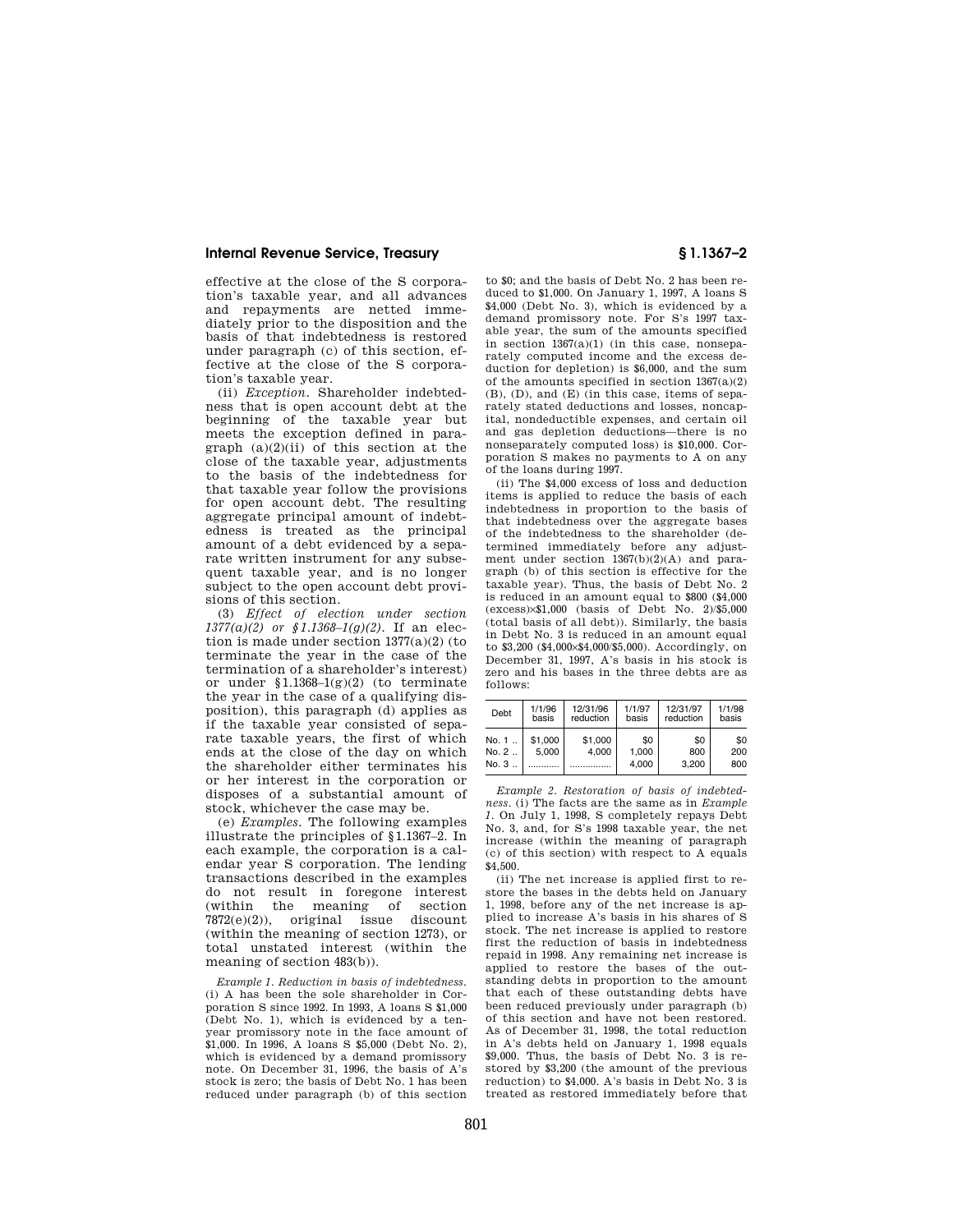debt is repaid. Accordingly, A does not realize any gain on the repayment. The remaining net increase of  $$1,300$   $($  $$4,500 - $3,200)$  is applied to restore the bases of Debt No. 1 and Debt No. 2. As of December 31, 1998, the total reduction in these outstanding debts is \$5,800  $(\$9.000 - \$3.200)$ . The basis of Debt No. 1 is restored in an amount equal to \$224 (\$1,300×\$1,000/\$5,800). Similarly, the basis in Debt No. 2 is restored in an amount equal to \$1,076 (\$1,300×\$4,800/\$5,800). On December 31, 1998, A's basis in his S stock is zero and his bases in the two remaining debts are as follows:

| Original | Amount  | 1/1/98 | Amount   | 12/31/98 |
|----------|---------|--------|----------|----------|
| basis    | reduced | basis  | restored | basis    |
| \$1,000  | \$1,000 | \$0    | \$224    | \$224    |
| 5.000    | 4.800   | 200    | 1.076    | 1.276    |

*Example 3. Full restoration of basis in indebtedness when debt is repaid in part during the taxable year.* (i) C has been a shareholder in Corporation S since 1992. In 1997, C loans S \$1,000. S issues its note to C in the amount of \$1,000, of which \$950 is payable on March 1, 1998, and \$50 is payable on March 1, 1999. On December 31, 1997, C's basis in all her shares of S stock is zero and her basis in the note has been reduced under paragraph (b) of this section to \$900. For 1998, the net increase (within the meaning of paragraph (c) of this section) with respect to C is \$300.

(ii) Because C's basis of indebtedness was reduced in a prior taxable year under §1.1367– 2(b), the net increase for 1998 is applied to restore this reduction. The restored basis cannot exceed the adjusted basis of the debt as of the beginning of the first day of 1998, excluding prior adjustments under section 1367, or \$1,000. Therefore, \$100 of the \$300 net increase is applied to restore the basis of the debt from \$900 to \$1,000 effective immediately before the repayment on March 1, 1998. The remaining net increase of \$200 increases C's basis in her stock.

*Example 4. Determination of net increase distribution in excess of increase in basis.* (i) D has been the sole shareholder in Corporation S since 1990. On January 1, 1996, D loans S \$10,000 in return for a note from S in the amount of \$10,000 of which \$5,000 is payable on each of January 1, 2000, and January 1, 2001. On December 31, 1997, the basis of D's shares of S stock is zero, and his basis in the note has been reduced under paragraph (b) of this section to \$8,000. During 1998, the sum of the items under section  $1367(a)(1)$  (relating to increases in basis of stock) with respect to D equals \$10,000 (in this case, nonseparately computed income), and the sum of the items under section  $1367(a)(2)(B)$ , (C), (D), and (E) (relating to decreases in basis of stock) with respect to D equals \$0. During 1998, S also makes distributions to D totaling \$11,000. This distribution is an item that reduces basis of stock under section  $1367(a)(2)(A)$  and

## **§ 1.1367–2 26 CFR Ch. I (4–1–09 Edition)**

must be taken into account for purposes of determining whether there is a net increase for the taxable year. Thus, for 1998, there is no net increase with respect to D because the amount of the items provided in section 1367(a)(1) do not exceed the amount of the items provided in section 1367(a)(2).

(ii) Because there is no net increase with respect to D for 1998, none of the 1997 reduction in D's basis in the indebtedness is restored. The \$10,000 increase in basis under section  $1367(a)(1)$  is applied to increase D's basis in his S stock. Under section  $1367(a)(2)(A)$ , the \$11,000 distribution with respect to D's stock reduces D's basis in his shares of S stock to \$0. See section 1368 and §1.1368–1 (c) and (d) for the tax treatment of the \$1,000 distribution in excess of D's basis.

*Example 5. Distributions less than increase in basis.* (i) The facts are the same as in *Example 4,* except that in 1998 S makes distributions to D totaling \$8,000. On these facts, for 1998, there is a net increase with respect to D of \$2,000 (the amount by which the items provided in section 1367(a)(1) exceed the amount of the items provided in section 1367(a)(2)).

(ii) Because there is a net increase of \$2,000 with respect to D for 1998, \$2,000 of the \$10,000 increase in basis under section 1367(a)(1) is first applied to restore D's basis in the indebtedness to \$10,000 (\$8,000 + \$2,000). Accordingly, on December 31, 1998, D has a basis in his shares of S stock of  $$0$  ( $$0 + $8,000$  (increase in basis remaining after restoring basis in indebtedness)—\$8,000 (distribution)) and a basis in the note of \$10,000.

*Example 6. The \$25,000 aggregate principal amount applies to each shareholder.* (i) A and B have been the two shareholders in Corporation S since 2000. As of the end of the 2008 taxable year, the bases of A's and B's stock are both zero. On June 1, 2009, A advances S \$16,000, which is not evidenced by a written instrument. On August 1, 2009, B advances S \$22,000, which is not evidenced by a written instrument. Both the \$16,000 advance and the \$22,000 advance are open account debt and remain outstanding at those amounts during 2009. There is no net increase under paragraph (c) of this section in year 2009.

(ii) At the close of the 2009 taxable year, A's open account debt does not exceed \$25,000. A therefore carries forward to the beginning of the 2010 taxable year the \$16,000 as open account debt.

(iii) At the close of the 2009 taxable year, B's open account debt does not exceed \$25,000. B therefore carries forward to the beginning of the 2010 taxable year the \$22,000 as open account debt.

*Example 7. Treatment of open account debt.* 

(i) The facts are the same as in *Example 6,*  in addition to which, on December 31, 2009, A's basis in the open account debt is reduced under paragraph (b) of this section to \$8,000. On April 1, 2010, S repays A \$4,000 of the open account indebtedness. On September 1, 2010,